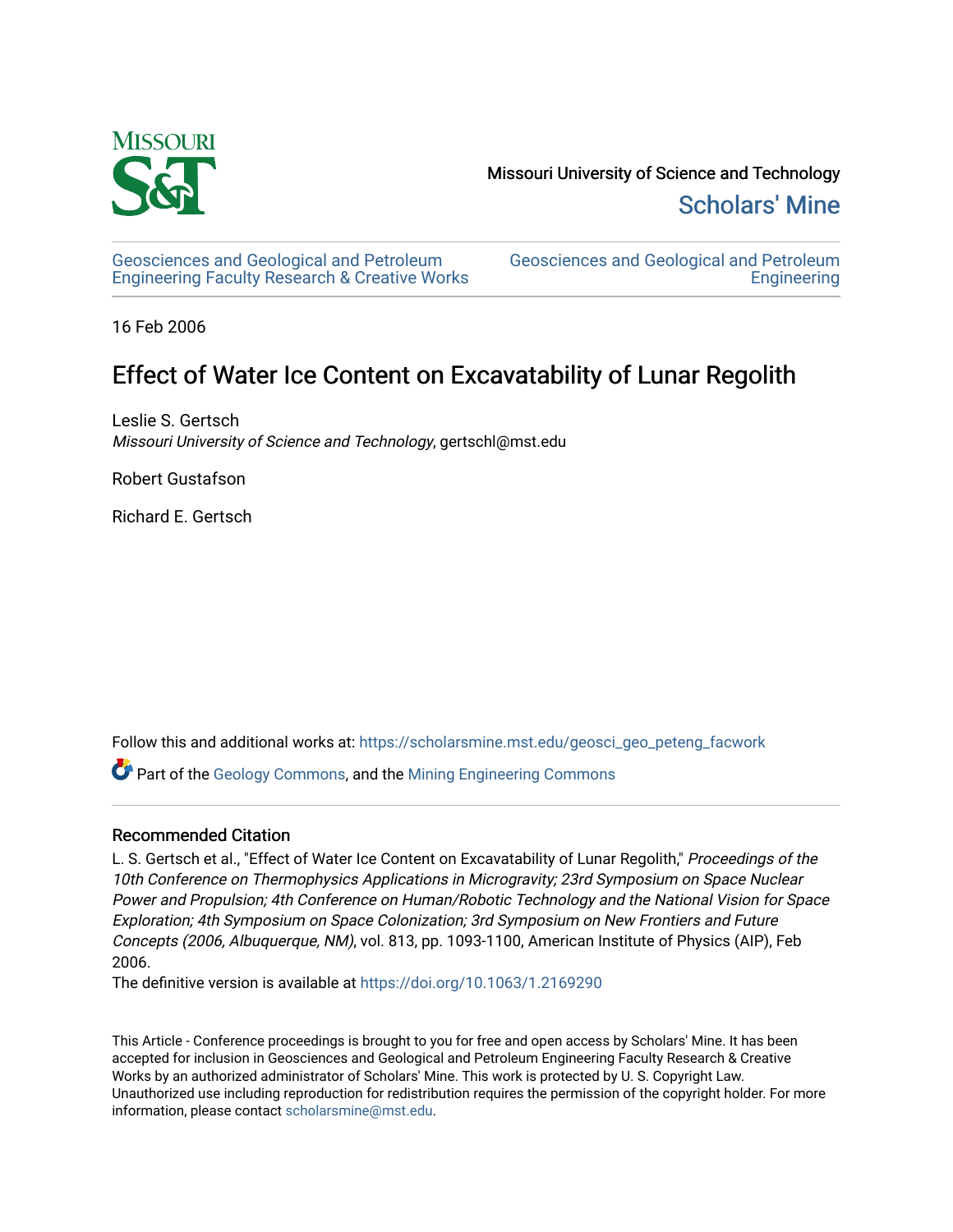# **Effect of Water Ice Content on Excavatability of Lunar Regolith**

Leslie Gertsch<sup>1</sup>, Robert Gustafson<sup>2</sup>, and Richard Gertsch<sup>3</sup>

*1 University of Missouri-Rolla, Rock Mechanics & Explosives Research Center, and Geological Sciences & Engineering Dept., 1006 Kingshighway, Rolla, MO 65409-0660 2* <sup>2</sup> Orbitec Inc., 1212 Fourier Drive, Madison, WI 53717 *Michigan Technological University, Geological and Mining Engineering and Sciences Dept. 573-341-7278, GertschL@umr.edu* 

**Abstract.** The amount of water ice contained within prepared samples of JSC-1 lunar regolith simulant strongly affects the excavatability of the material. As part of a NASA Phase I SBIR project, load-penetration testing of JSC-1 lunar regolith simulant was performed at water ice concentrations ranging from zero to 11% by mass (approximately saturated), after compaction and cooling to simulate probable lunar conditions. After mixing dry JSC-1 simulant with the appropriate amount of water, the samples were individually compressed into containment rings under 48 MPa of pressure. Thermocouples embedded in the samples monitored internal temperature while they were cooled in a bath of liquid nitrogen. At temperatures corresponding to the lunar polar cold traps, a 19mm-diameter hemispherical indenter was forced into the center of each sample while the required force and the resulting penetration were recorded. The results show strong sensitivity to water content. Regolith containing up to 0.3% water ice is very easy to excavate and behaves like weak coal. Regolith with 0.6 to 1.5% ice is readily excavatable and acts like weak shale or mudstone. Regolith with ~8.4% ice would be excavated with mechanical excavators, much like moderate-strength limestones, sandstones, and shales. The highest strength mix  $(\sim 10.6\%$  ice) behaves like strong limestone or sandstone, which require massive excavators. These results show that realistically compacted ice-regolith mixtures may be harder to excavate than previously believed, and that mixture variability must be well-understood to design effective excavators.

**Keywords:** regolith, ice, fragmentation, excavation, mining. **PACS: 91.60 Ba**.

## **INTRODUCTION**

Successful human return to the Moon requires the ability to use locally available resources. Two resources are indicated by the hydrogen signal detected by the Lunar Prospector orbiter (Feldman et al., 1998) near both lunar poles. The readings could be due either to water ice from cometary impacts, preserved within permanently shadowed regolith, or to solar wind protons implanted in regolith grains (Vondrak and Crider, 2003). Both can provide useful materials for lunar activities. Both must be excavated to extract their valuable constituent(s). Indeed, reliable excavation capability is crucial for all lunar surface activity – and much of the orbital activity – to come.

Production of geologic materials consists of several unit operations: fragmentation, loading, hauling, comminution (secondary fragmentation), and separation. The quality of the initial fragmentation is crucial to all subsequent stages, for it enables the raw material to be removed from its effectively infinite surroundings. Mechanical excavators rely on mechanical rather than explosive energy for fragmentation. This is accomplished by the cutterhead, a rotating device mounted with cutting tools that apply forces to the material in the necessary magnitude and configuration to cause it to fail. Cutting tools can be of many designs, from picks to drag bits to disc cutters. Selection of cutter type and layout depend more on the properties of the material than on anything else.

Thus the effective design of mechanical excavators relies on accurate characterization of the target material and on repeated field testing. The work reported here addresses the first requirement. The physical processes underlying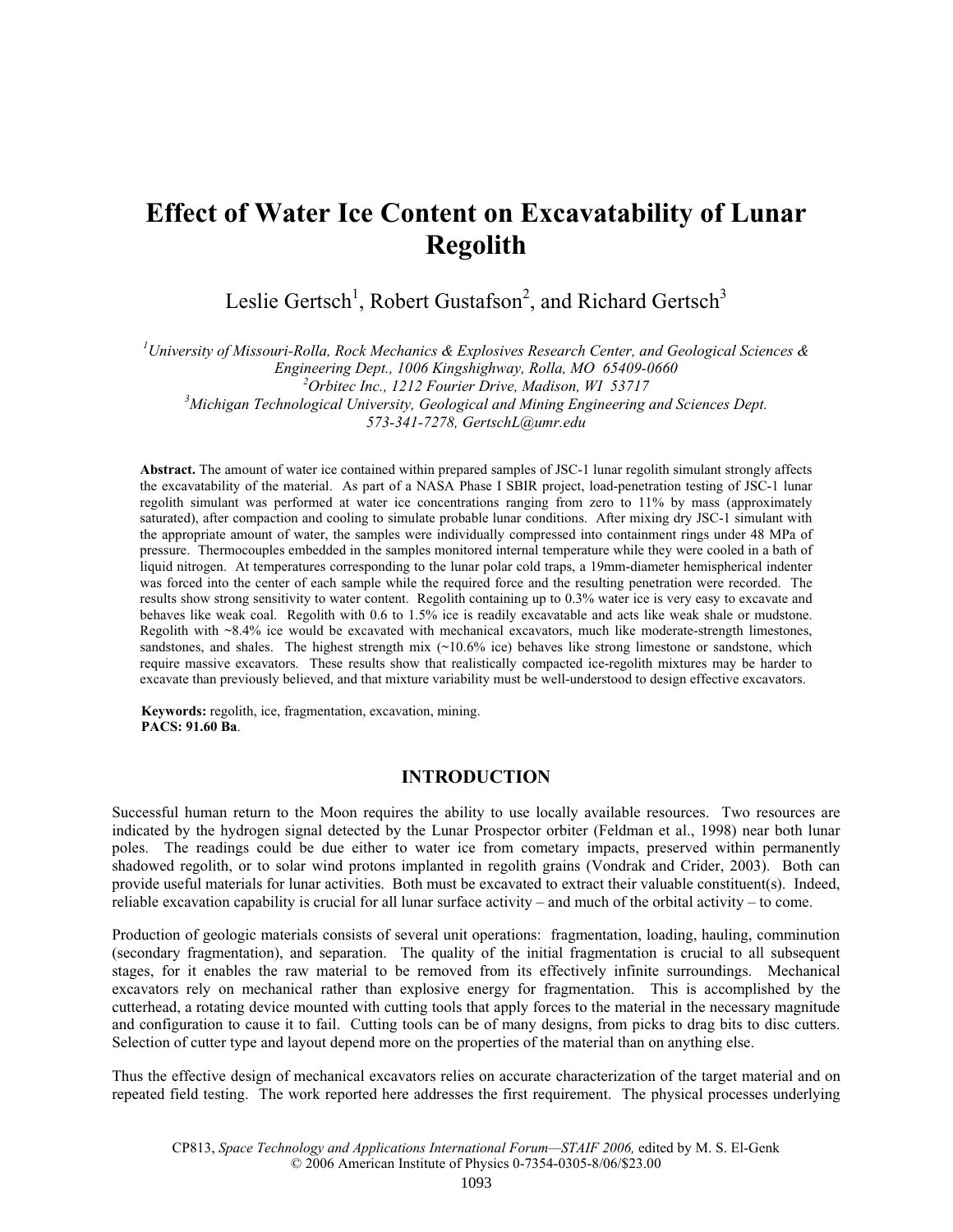fragmentation are too complex for excavator performance prediction from basic principles, but decades of rock and soil excavation research have provided useful empirical relationships that can be used for lunar operations if the parameters are well-characterized. The goal of this project was to measure material behavior indices as the first step of excavator design. The widely used load-penetration test was chosen, to provide two basic material excavatability indices: specific penetration and specific energy.

Property data or estimates for the properties of dry lunar regolith are readily available, but very little is known about the mechanical properties of ice-regolith mixtures under conditions at the lunar poles. We inferred some properties from terrestrial experience with frozen soils and permafrost. Reports indicate that the physical properties of frozen soil are sensitive to several factors, including water content, temperature, and particle shape and size distribution. JSC-1 lunar regolith simulant was used as the most reasonable facsimile available of the source material of the hydrogen signature discovered by Lunar Prospector.

# **SAMPLE PREPARATION AND TESTING**

Mechanically mixing water with fully dried JSC-1 lunar regolith produced samples with water concentrations ranging from less than 1% to full saturation. Multiple samples were taken from single batches of simulant after the water addition to verify that the mixtures were homogenous. Then, test samples were compressed into 10.9cmdiameter stainless steel test rings (cylinders with closed bottoms) with a force of 467 kN while bulk deformation was monitored. This was to simulate the effect of long-term regolith compaction due to meteorite impacts. After sealing to prevent contamination, the samples were immersed in a liquid nitrogen bath to cool them to approximately -196 °C (77 K), as measured by a type K thermocouple placed inside each sample.

An electro-hydraulic closed loop servo-controlled universal testing machine, operated in displacement-control mode, performed the load-penetration tests. The upper platen was displaced downward at the highest rate achievable (1.24 mm/sec), pushing a 19-mm diameter hemispherical indenter (Figure 1) vertically into center of the specimen. This simulates the action of a cutting tool on an excavator cutterhead. At the failure point the upper platen was withdrawn and a photograph was taken to show the pattern of surface chip formation. Then the specimen was sealed in a plastic bag to preserve its moisture content for later measurement. The platen displacement and the load required to achieve it were monitored at 50 Hz during the loading sequence, which also was video-recorded.

After melting of the intergranular ice, the remains of each sample were removed from its bag for careful excavation of the failed zone by hand. The sample material was divided into three groups (chips, fines, and the undamaged portion of the sample). The loose material was weighed to calculate the size of the failed portion.

The indices of interest from load-penetration tests are the specific penetration and the specific energy. Specific penetration is the slope of the load portion of the first major failure, shown in test curves (Figure 2) as the first large sawtooth waveform. It is the unit load required to reach the penetration at which the first failure occurs. Specific energy is the energy required to fragment a unit volume of material, calculated from the area beneath the loading curve (the work done by the indenter) divided by the excavated volume. Both indices are normalized values.



**FIGURE 1.** The 19-mm Diameter Hemispherical Indenter in the Holder Used during the Tests.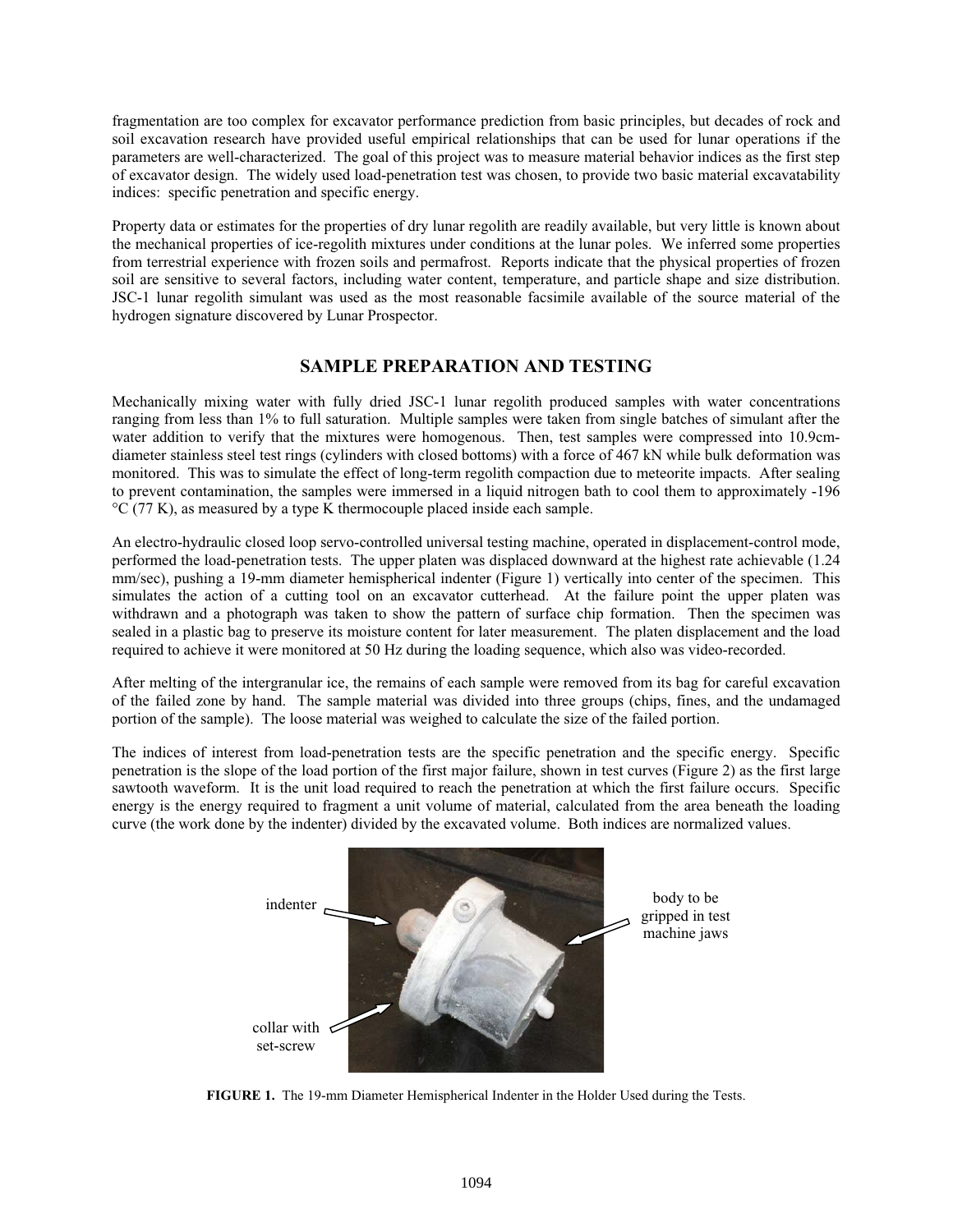

**FIGURE 2.** A Typical Load-Penetration Test Curve. Sample Consisted of 1.48% Water in JSC-1 Lunar Regolith Simulant, Compacted to 467 kN, Indented at a Temperature of 77K and a Speed of 1.24 mm/sec.

# **LOAD-PENETRATION TEST RESULTS**

Table 1 lists the test results. The data are segregated into four groups according to ice content and sample behavior during indentation.

| <b>Sample</b>   | Water    | <b>Bulk</b><br><b>Content Density</b> | Dry<br>Density Mass  | Failed | Failed             | <b>Total</b><br><b>Volume Energy</b> | Volume<br>to Energy<br>Ratio | <b>Energy</b>        | Specific Average<br><b>Specific</b> | <b>First Failure</b><br><b>Specific</b><br><b>Penetration Penetration</b> |
|-----------------|----------|---------------------------------------|----------------------|--------|--------------------|--------------------------------------|------------------------------|----------------------|-------------------------------------|---------------------------------------------------------------------------|
|                 | $(wt\%)$ | (g/cm <sup>3</sup> )                  | (g/cm <sup>3</sup> ) | (g)    | (cm <sup>3</sup> ) | $\mathbf{J}$                         | $(cm^3/J)$                   | (J/cm <sup>3</sup> ) | (kN/mm)                             | (kN/mm)                                                                   |
| 5               | 0.00     | 1.90                                  | 1.90                 |        |                    | 0.33                                 |                              |                      | 1.2                                 | 0.16                                                                      |
| 12              | 0.00     | 1.89                                  | 1.89                 | 187    | 98.8               | 0.35                                 | 286                          | 0.0035               | 0.8                                 | 0.15                                                                      |
| TS1             | 0.32     | 1.91                                  | 1.91                 |        |                    | 0.15                                 |                              |                      | $\overline{2}$                      | 0.22                                                                      |
| TS <sub>2</sub> | 0.25     | 1.88                                  | 1.88                 | 173    | 91.9               | 0.19                                 | 477                          | 0.0021               | 0.7                                 | 0.08                                                                      |
| 3               | 1.48     | 1.98                                  | 1.95                 |        |                    | 9.13                                 |                              |                      | 9                                   | 4.7                                                                       |
| $\overline{4}$  | 1.30     | 1.89                                  | 1.86                 |        |                    | 3.34                                 |                              |                      | 5                                   | 4.2                                                                       |
| 10              | 1.03     | 1.88                                  | 1.85                 | 70     | 37.3               | 7.26                                 | 5.13                         | 0.20                 | 5                                   | 0.93                                                                      |
| 11              | 0.57     | 1.92                                  | 1.89                 | 65     | 33.9               | 2.49                                 | 13.6                         | 0.073                | $\overline{4}$                      | 0.61                                                                      |
| $\mathbf{1}$    | 8.80     | 2.15                                  | 1.93                 |        |                    | 53.7                                 |                              |                      | 20                                  | 23                                                                        |
| 2               | 8.56     | 2.26                                  | 2.03                 |        |                    | 47.7                                 |                              |                      | 28                                  | 32                                                                        |
| $\,8\,$         | 8.38     | 2.18                                  | 1.96                 | 55     | 25.3               | 49.6                                 | 0.509                        | 2.0                  | 24                                  | 30                                                                        |
| 9               | 7.88     | 2.13                                  | 1.91                 | 65     | 30.6               | 51.2                                 | 0.597                        | 1.7                  | 27                                  | 25                                                                        |
| 6               | 10.97    | 2.18                                  | 1.74                 | 35     | 16.1               | 53.0                                 | 0.304                        | 3.3                  | 46                                  | 30                                                                        |
| 7               | 10.17    | 2.22                                  | 1.77                 |        |                    | 30.9                                 |                              |                      | 47                                  | 32                                                                        |
| 7reload         | 10.17    | 2.22                                  | 1.77                 | 26     | 11.7               | 70.3                                 |                              |                      | 64                                  | 49                                                                        |

**TABLE 1.** Load-Penetration Results for Compacted JSC-1 Lunar Regolith Simulant with Various Water Concentrations at 77 K, Indented at 1.24 mm/sec.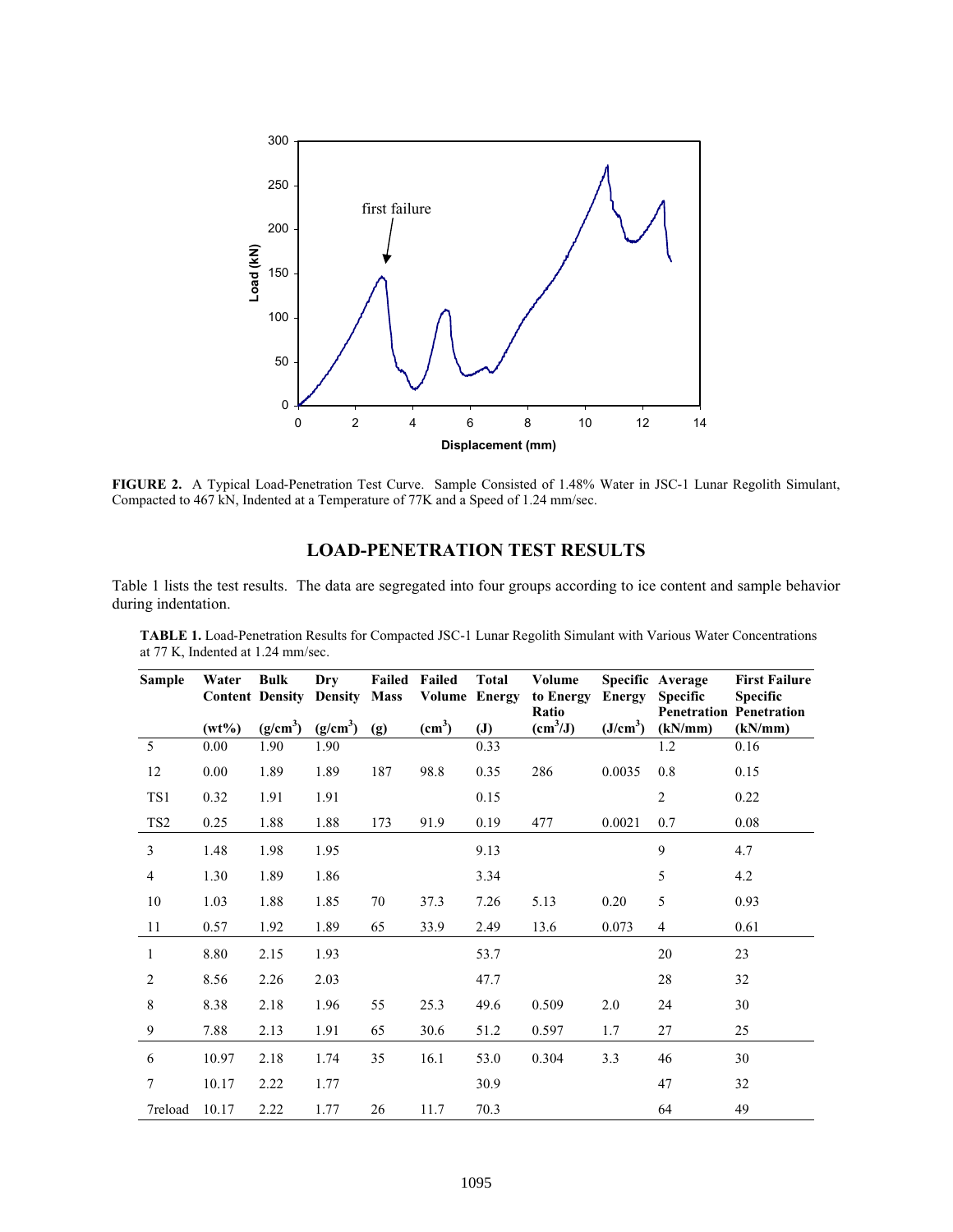

**FIGURE 3.** Effect of Water Content of JSC-1 Lunar Regolith Simulant on First Failure Specific Penetration.

Overall, Figure 3 shows that the specific penetration of JSC-1 lunar regolith simulant increases with increasing moisture content, at least up to saturation levels. This trend is apparent also in Figure 4, which shows specific energy as a function of water content, and in Figure 5, which shows excavated volume as a function of water content. All are affected significantly by water ice content.

Figure 3 shows an apparent change in failure mechanism between 1.0% and 1.3% water content that may be a switch from ductile (soil-like) to brittle (rock-like) behavior. This observation is supported by subtle changes in failure morphologies and in the shapes of the load-penetration curves (not shown). The greater scatter of the data near saturation, however, indicates that the apparent step pattern of the drier samples may be coincidental. Resolving this question is important. Since the apparent threshold is within the ice contents estimated for lunar polar deposits, excavators working there may have to operate in two different failure regimes, with different accompanying cutterhead requirements.



**FIGURE 4.** Effect of Water Content of JSC-1 Lunar Regolith Simulant on Specific Energy.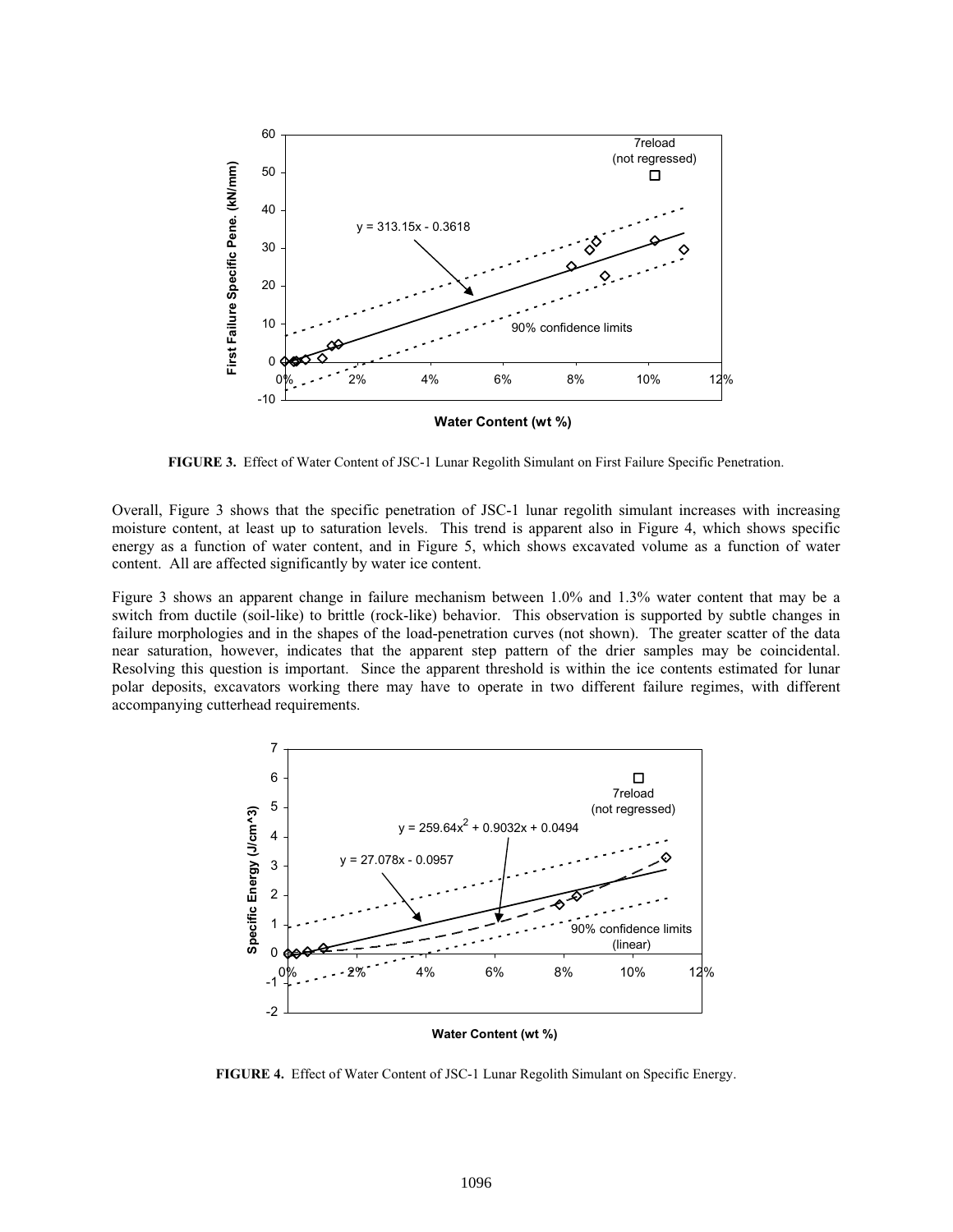

**FIGURE 5.** Effect of Water Content of JSC-1 Lunar Regolith Simulant on Excavated Volume.

Meanwhile, Figure 4 shows that the specific energy of the drier samples is related linearly to water content, while samples nearer saturation appear to follow a quadratic relationship. Specific energy combines two full-test measures: Total energy expended and total volume excavated. Here the potential step function is not apparent, indicating that if it is repeatable, it is more likely to be a function of the initial penetration behavior. Specific penetration has been shown to be indicative of the general excavatability and toughness of rock (Gertsch, 2000).

The points in Figure 5 are as consistent with a bilinear function (with the knee between 1% and 3% water content) as with the power law shown, indicating again some ambiguity in the relationship type. The specific penetrations plotted in Figure 3 reflect regolith behavior only during actual loading to the first failure, whereas the excavated volumes plotted in Figure 5 reflect behavior over entire tests, with multiple chip failures. Thus they represent somewhat different time-scales of behavior. Figure 5, however, does show that small increases in water content in nearly dry regolith strongly reduce the volume excavated by a single indentation. Aside from the question of changes in regolith failure mechanisms, higher moisture content thus would lead directly to lower production rates, for a given set of machine specifications of power, thrust, and torque. When the excavated volume goes down and cutting force does not change significantly, the cut spacing required for minimum energy expenditure is reduced as well. If it were not, the material would not fragment between cuts, but would remain as difficult-to-remove ridges that abrade and wear the cutterhead. When such ridges do finally break apart, they form large chunks that are difficult for the material transfer system to handle.

Note that in Figures 3 through 5, the data are mostly contained within the 90% confidence limits. Their width indicates that the small number of samples must be augmented to show whether these potential phenomena – step functions, linear vs. quadratic vs. other relationships – are real or artifacts. The sample that was reloaded after initial failure is included to show the effect of initial disturbance on material response to cutter indentation.

Examination of the individual load-penetration test plots (not shown) revealed additional features of indenter behavior that affect excavator performance. At very low water contents, significant penetration occurs before the indenter experiences meaningful resistance. As water content increases, the material begins resisting earlier in the penetration, and continues resisting to relatively high failure load; in other words, brittleness increases with water content. At 77 K, ice behaves more like a strong brittle material than like a collection of noncohesive dry regolith particles. Material with the highest water contents – approximately saturated – loads rapidly, fails at shallow penetration, then rapidly reloads and fails again several times in succession. It doesn't "give up" as readily as drier mixtures; it continues to resist as indentation increases.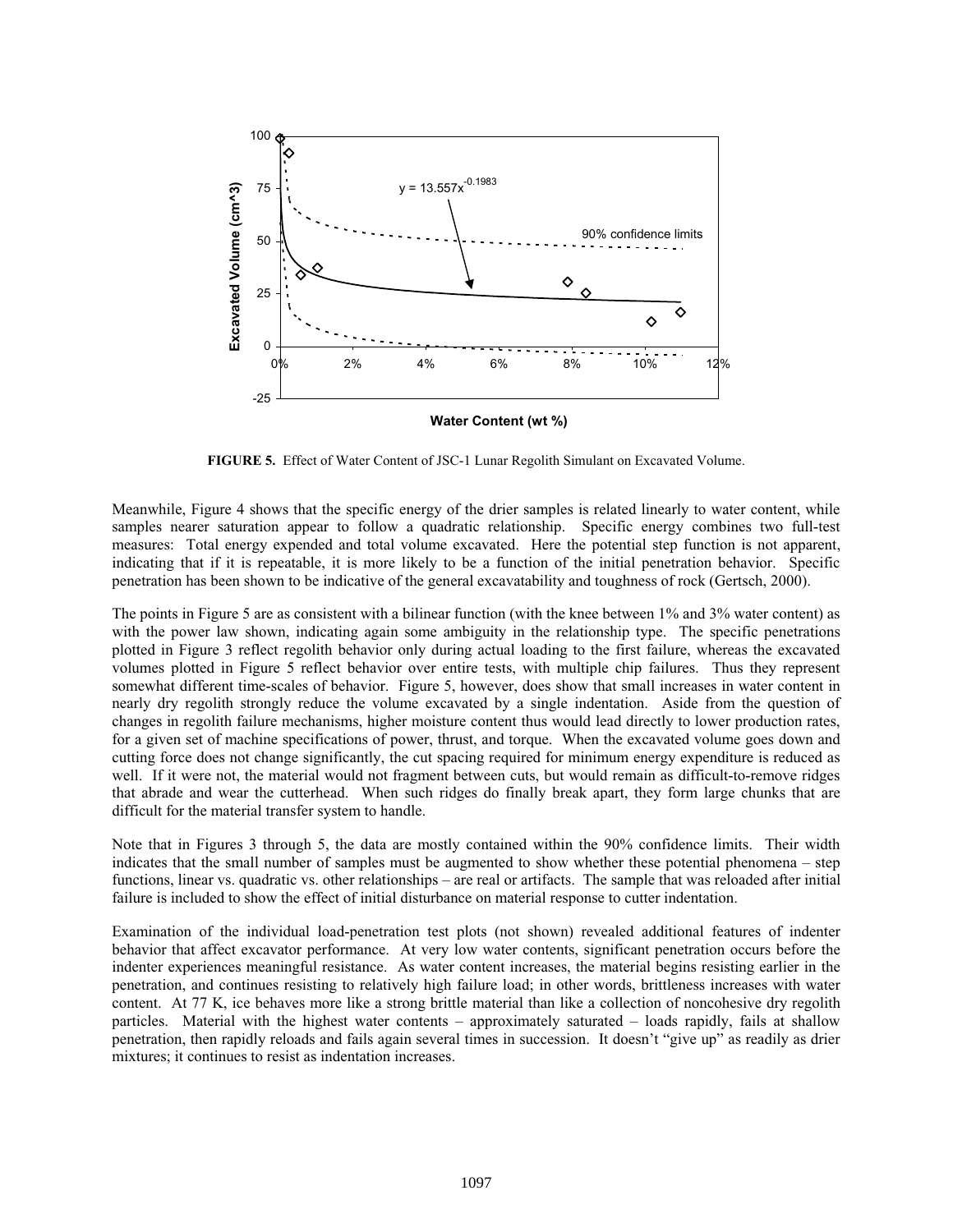To illustrate this trend, consider Table 1, which traces typical behavior from baked-dry to saturated simulant in the four groupings just discussed. Table 2 summarizes the qualitative observations of indenter behavior related to ice content.

| <b>Ice Content</b> | <b>Penetration at First Failure</b> | <b>Excavated Volume</b> | <b>Load at Failure</b> |
|--------------------|-------------------------------------|-------------------------|------------------------|
| Dry                | Deep                                | Large                   | Low                    |
| Low                | Deep                                | Large                   | Low to Moderate        |
| Moderate           | Deep                                | Moderate to Large       | Moderate               |
| High               | Deep                                | Moderate                | High                   |
| Saturated          | Shallow                             | Small                   | Very High              |

**TABLE 2.** Qualitative Assessment of the Effect of Water Content in Compacted JSC-1 Lunar Regolith Simulant on Load-Penetration Test Results.

These results agree qualitatively with similar tests being conducted for the Regolith & Environment Science and Oxygen & Lunar Volatile Extraction (RESOLVE) project presently underway (one of the authors [Gustafson] is a member of the RESOLVE team). They found that as water content increases from approximately 2% to 10%, iceregolith simulant mixture behavior changes from very friable to "rock-like". Further tests are planned.

# **TEST CONDITIONS VERSUS EXPECTED FIELD CONDITIONS**

The ice-regolith samples fabricated and tested in this study provide an initial estimate of the mechanical properties of the material within the lunar polar cold traps that may be encountered during excavation and mining. However, the samples were formed and tested under conditions quite different than the expected lunar conditions (Table 3).

| Characteristic                | <b>Test Samples</b>              | <b>Expected Lunar Conditions</b>        |
|-------------------------------|----------------------------------|-----------------------------------------|
| Temperature                   | $\sim$ 77 K                      | $30-50K$                                |
| Pressure                      | $\sim$ 1 atmosphere, air         | hard vacuum                             |
| Anisotropy and Heterogeneity  | uniform water content throughout | unknown                                 |
| Form of Ice                   | crystalline (hexagonal)          | amorphous or crystalline                |
| <b>Ice Content</b>            | $0-11$ wt <sup>o</sup>           | average $1.5 + -0.8$ wt%<br>maximum 10% |
| <b>Bulk Density</b>           | 1.8-1.9 $g/cm^3$                 | 1.3-1.9 $g/cm^3$                        |
| Aggregate Mechanical Behavior | JSC-1 lunar simulant             | lunar polar ice-regolith mixture        |

**TABLE 3.** Comparison of Test Sample Characteristics with the Expected Lunar Ice-Regolith Deposits.

The expected temperatures in the permanently-shadowed craters on the Moon (30-50 K) are lower than the temperature of the test samples (77 K). However, this difference is not expected to affect the mechanical properties of ice-regolith mixtures significantly. Ice is characterized by very weak hydrogen bonds between the atoms, bonds whose mobility decreases sharply as temperature decreases. Reduced mobility increases the strength of the ice structure. Ice strength increases approximately 5 to 10 times when temperature goes from 273 K to 150 K. Ice strength below 150 K remains approximately constant (Ivanov, 2001). Therefore, reducing the temperature from 77 K to 30 K should have little effect on the mechanical properties of ice-regolith mixtures.

The samples were tested under ambient laboratory atmospheric composition and pressure. It is not known what effect, if any, the presence of the air has on the behavior of the test samples, but this would be easy to determine by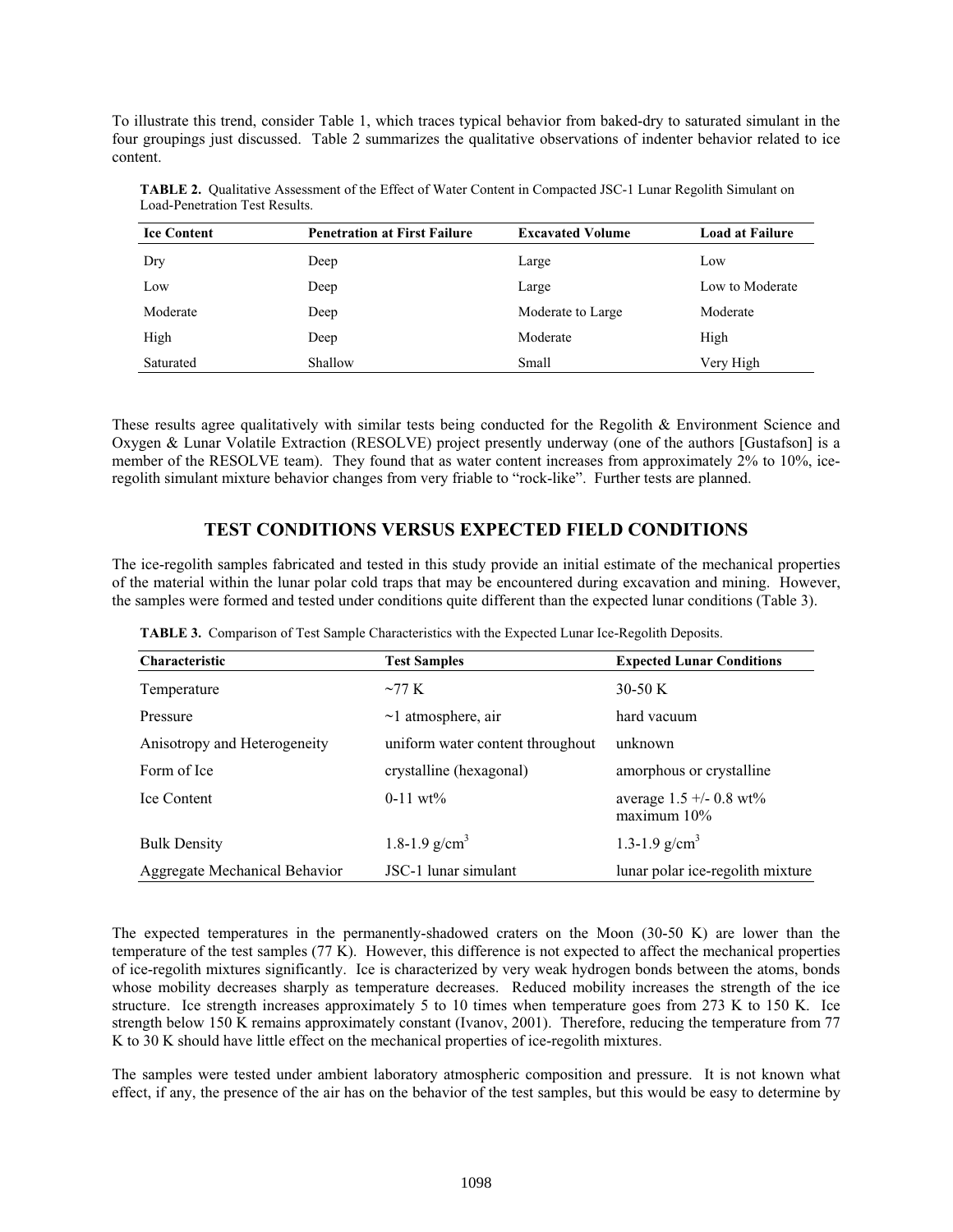comparing the behavior of identical samples prepared and tested under vacuum and ambient conditions. The effect of vacuum on the penetration behavior of ice-regolith mixtures is expected to be quite small.

Both the anisotropy and the heterogeneity of ice-regolith mixtures affect their fragmentation and excavation mechanics. For example, a broad size distribution of lunar soil particles with thin ice coatings will behave differently than interspersed layers of ice and soil. The most likely configurations of lunar cold trap deposits are thought to be (Rice, Gustafson, and Teeter, 2000):

- $\bullet$  Finely granular formed by gardening of soil with introduction of ice grains.
- $\bullet$  Ice chunks mixed with the regolith formed by gardening of comet ice layers.
- $\bullet$  Solid ice/regolith layers formed by continuous accumulation of ice and diffusion of water.
- Trapped  $H_2$  gas from the solar wind expected to behave similarly to dry regolith.

In general, frozen soils with larger particles are stronger than those with smaller particles, and those with a wide range of particle sizes are stronger than those with a narrow range. In addition, the angularity of the particles increases the soil strength, and the particles of the Apollo soil samples tend to be very angular.

Ice acts as a cementing agent in unconsolidated materials, increasing cohesion and thus increasing resistance to cutter penetration. However, ice solidification within already well-consolidated material decreases its strength by inducing local failure. Due to uncertainties in the field distribution of water ice, only homogenous mixtures of water and simulant were compacted and frozen for testing in this study. These samples may represent some of the stronger ice-regolith mixtures that may be encountered on the Moon, but only field measurements can confirm this.

It is not known whether water ice – if present in lunar regolith – is amorphous or crystalline. Temperatures within permanently-shadowed regions may be as low as 30-50 K, at which water vapor forms low-density amorphous ice under vacuum. However, amorphous ice is relatively unstable. If the temperature rises above 120 K, it rapidly crystallizes. And even if lunar ice is amorphous, it may crystallize under the pressure of the cutters during excavation. The effects on excavator performance are not understood. Indeed, lunar ice may already be crystalline, judging from recent infrared spectra of Charon (where temperature never exceeds 80 K and is generally 35-50 K) that show that water ice there is in fact mostly crystalline (Brown and Calvin, 2000; Young, 2000).

Variation of the uniaxial compressive strength of frozen soils with water content is consistent for all types of terrestrial soil in which the grains are equidimensional (Tsytovich, 1975). Such soil, when frozen, is weakest where it is completely dry; in that state it is weaker than pure water ice. Its strength increases rapidly with ice content to a maximum value where the soil is saturated, after which the mixture strength decreases more slowly (as ice content continues to increase) until it is between the strengths of pure water ice and dry regolith. Once most regolith grains lose contact with each other, the relative solids content has little effect, and the mixture strength remains below that of ice. It rises again to converge with the strength of pure ice as the relative solids content goes to zero. The relationship between water ice content and mixture strength becomes more complex where the grains are not equidimensional (Coble and Kingery, 1963), especially where they are aligned in a preferred orientation. Lunar regolith is not expected to be anisotropic on the scale of the grains.

Granular material is saturated when all void space is filled with water. Therefore, the volumetric water content at saturation is equal to the porosity of the dry regolith. The average porosity of lunar regolith from 0-60 cm depth is 46% by volume. The average density of solid lunar regolith grains is estimated at 3.1  $g/cm<sup>3</sup>$ . The average density of water ice is 0.92  $g/cm<sup>3</sup>$ . Therefore, saturated lunar regolith within 0.6 m of the surface would contain about 19% water ice by mass, on average. (The JSC-1 simulant, when compacted for this study, was able to accommodate about 11% water, indicating that the porosity of the tested material was less than the theoretical porosity of actual regolith, even when the volume change induced by freezing is taken into account.) The density and cohesion of the lunar soil increase rapidly in the first 60 cm from the surface, as the void space available for ice "cement" diminishes. Thus the probability of high-grade ice deposits, and stronger ice-cemented regolith, is greater at shallow depths. The strength of undisturbed regolith would be a simpler function of depth if the hydrogen exists instead as protons implanted in the solid grains.

If the hydrogen concentrations measured by Lunar Prospector are water ice, the ice content averages 1.5 +/- 0.8% by mass. It is likely that the ice-rich regolith is covered by a layer of relatively dry regolith. However, the resolution of the data is tens of kilometers per pixel, far too coarse to show local concentration variations. Recent re-analysis of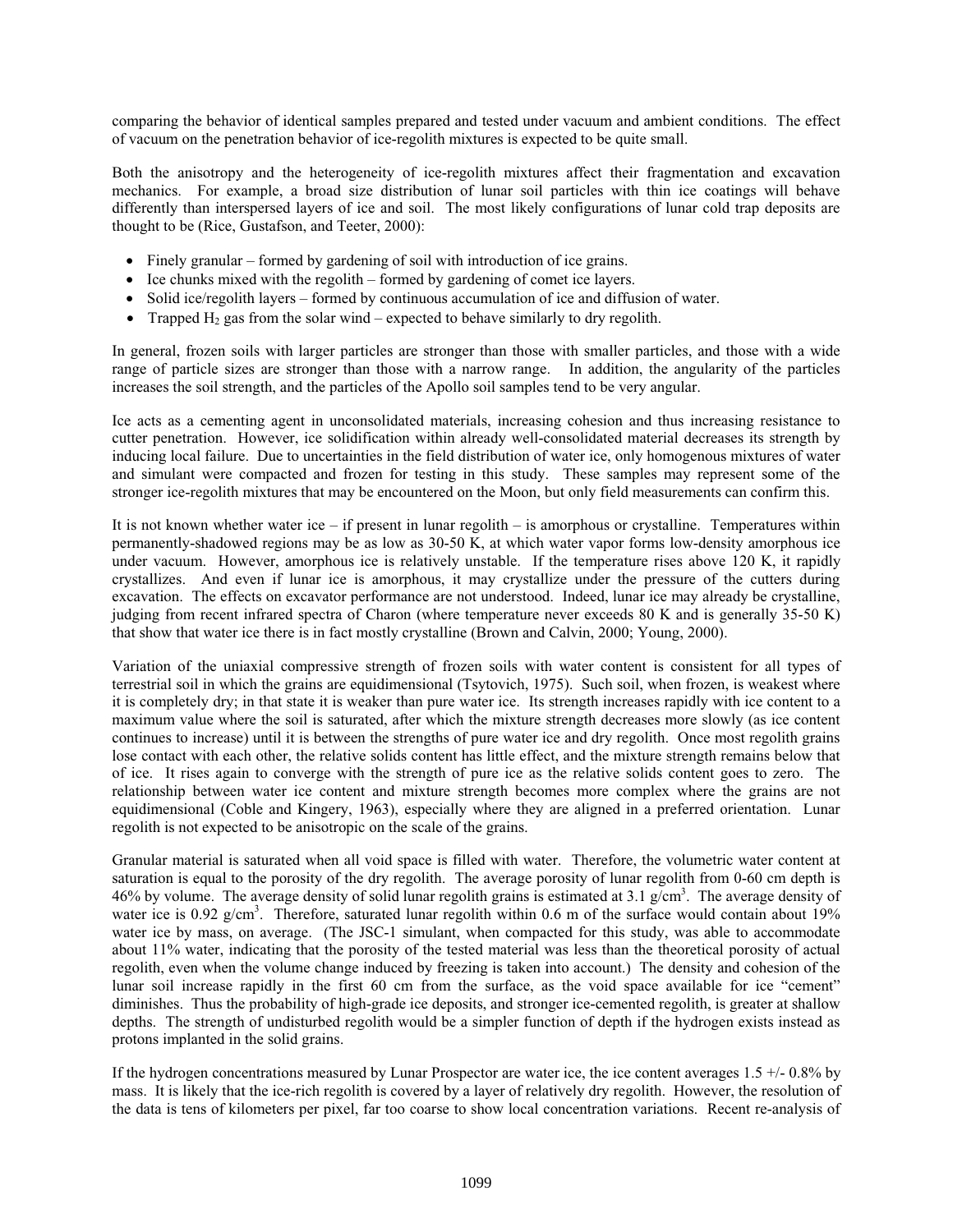Lunar Prospector data indicates that local ice concentrations may exist in excess of 10% by mass, near or above the maximum strength limit. The ice may contain other volatile compounds that could affect the behavior of the material. Mapping is needed at much higher vertical and especially horizontal resolutions to determine the appropriate emphasis for further excavatability tests.

The JSC-1 lunar simulant was designed to be chemically, mineralogically, and texturally similar to a mature lunar mare regolith. The glass-rich character of JSC-1 ( $\sim$ 50%) imparts quite different properties to other lunar simulants, properties that are similar to lunar mare near-surface regolith, which is fundamentally different from lunar highland regolith. The composition of the soil in the polar regions is not known, but is believed to be closer to a highlands regolith. Therefore, it is not clear how well JSC-1 simulates the mechanical behavior of lunar soil near the poles.

#### **CONCLUSION**

Load-penetration tests of lunar regolith simulant indicate that water ice content significantly affects lunar regolith excavatability. Specific penetration predicts material excavatability and uniaxial compressive strength. Specific energy predicts excavator power requirements and production rate. Based on measured values of specific penetration and specific energy, the ice-regolith mixtures tested match the following terrestrial analogs: The lowstrength mixture (0 to 0.3% ice) is easy to excavate and behaves similarly to very weak coal. The moderate-strength mixture (0.6 to 1.5% ice) is readily excavatable and behaves similarly to weak shales or mudstones. The highstrength mixture (~8.4% ice) would be excavated with mechanical excavators, much like moderate-strength limestones, sandstones, and shales, while the highest strength mixture (~10.6% ice) would be mined on Earth with relatively massive excavators. It behaves similarly to relatively strong limestones and cemented sandstones. Material with such a wide range of properties is difficult to excavate with a single cutterhead layout, especially where the ice concentrations vary over short distances (on the order of a few multiples of the excavator dimensions).

These experimental results show how important it is to obtain high-resolution data to characterize lunar regolith that may contain even low levels of water ice, and to design and continuously test flexible yet robust excavators that are able to deal with it. A dual-focused program of material characterization and excavator design and testing is required to maximize the chances of success in our return to the Moon and continuation to Mars and beyond.

### **ACKNOWLEDGMENTS**

This work was conducted under a Phase I SBIR project titled "Low-energy Planetary Excavator" funded by the NASA Kennedy Space Center, with technical manager Phil Metzger. Many people assisted, including Eric Rice, Anna Schwinn, Daniel Moeller, and Audrey Salazar. This article is presented in memory of Richard Gertsch.

### **REFERENCES**

Brown, M.E. and Calvin, W.M., "Evidence for Crystalline Water and Ammonia Ices on Pluto's Satellite Charon," *Science*, **287**, 107-108 (2000).

Coble, R.L. and Kingery, W.D., "Ice Reinforcement," Chap. 12 in *Ice and Snow: Properties, Processes, and Applications*, edited by W.D. Kingery, Massachusetts Institute of Technology, Cambridge, MA, 1963, pp. 130-148.

Feldman, W. C., Maurice, S., Binder, A. B., Barraclough, B. L., Elphic, R. C., and Lawrence, D. J., "Fluxes of Fast and Epithermal Neutrons from Lunar Prospector: Evidence for Water Ice at the Lunar Poles," *Science*, **281**, 1496-1500 (1998).

Gertsch, R.E., *Rock Toughness and Disc Cutting*. Ph.D. dissertation, University of Missouri-Rolla, Rolla, MO 65401, 2000.

- Ivanov, B.A., "Martian Upper Crust Strength Estimates" (abstract), Institute for Dynamics of Geospheres, Russian Academy of Science, Leninsky Prospect., 38-1, Moscow, Russia (2001).
- Rice, E.E., Gustafson, R.J., and Teeter, R.R., *Development of Lunar Ice/Hydrogen Recovery System Architecture*, Final Report OTC-G083-FR-2000-1, Orbital Technologies Corp, Madison, WI, NASA/NIAC Research Grant 07600-021, (2000), http://www.niac.usra.edu/files/studies/final\_report/341Rice.pdf, accessed 20 October 2005.

Tsytovich, N. A., *The Mechanics of Frozen Ground*, McGraw-Hill, New York, 1975.

Vondrak, Richard R. and Crider, Dana H., "Ice at the Lunar Poles," *American Scientist*, **91**, 322-329 (2003).

Young, E., "Charon's First Detailed Spectra Hold Many Surprises," *Science*, **287**, 53-54 (2000).